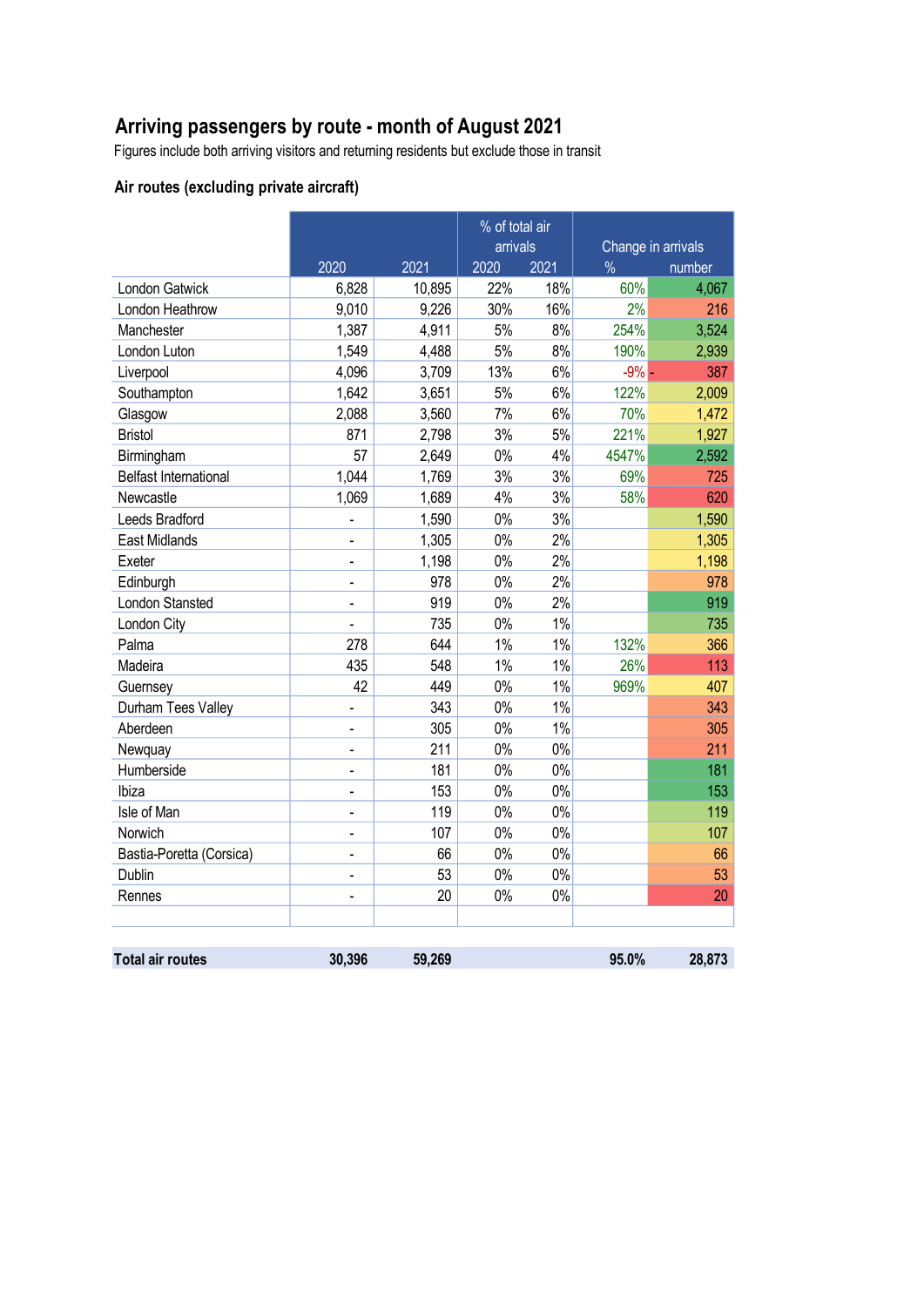# **Arriving passengers by route - month of August 2021**

Figures include both arriving visitors and returning residents but exclude those in transit

#### **Sea routes**

|                         |                          |                 | % of total sea<br>arrivals |       | Change in arrivals |        |  |
|-------------------------|--------------------------|-----------------|----------------------------|-------|--------------------|--------|--|
|                         | 2020                     | 2021            | 2020                       | 2021  | $\frac{0}{0}$      | number |  |
| Poole                   | 6,964                    | 10,491          | 58%                        | 54%   | 51%                | 3,527  |  |
| <b>St Malo</b>          | 3,827                    | 5,721           | 32%                        | 30%   | 49%                | 1,894  |  |
| Portsmouth              | 1,056                    | 1,412           | 9%                         | 7%    | 34%                | 356    |  |
| Visiting Yachtsmen      | 132                      | 887             | 1%                         | 5%    | 572%               | 755    |  |
| Guernsey                | 73                       | 742             | 1%                         | 4%    | 916%               | 669    |  |
| Granville               | $\overline{\phantom{a}}$ | 12 <sup>°</sup> | 0%                         | $0\%$ |                    | 12     |  |
|                         |                          |                 |                            |       |                    |        |  |
| <b>Total sea routes</b> | 12,052                   | 19,265          |                            |       | 59.8%              | 7,213  |  |

#### **Air and Sea combined**

|                              |        |        | share of arrivals by |      |                    |        |
|------------------------------|--------|--------|----------------------|------|--------------------|--------|
|                              |        |        | air                  |      | Change in arrivals |        |
|                              | 2020   | 2021   | 2020                 | 2021 | $\%$               | number |
| Total arrivals (air and sea) | 42,448 | 78,534 | <b>72%</b>           | 75%  | 85.0%              | 36,086 |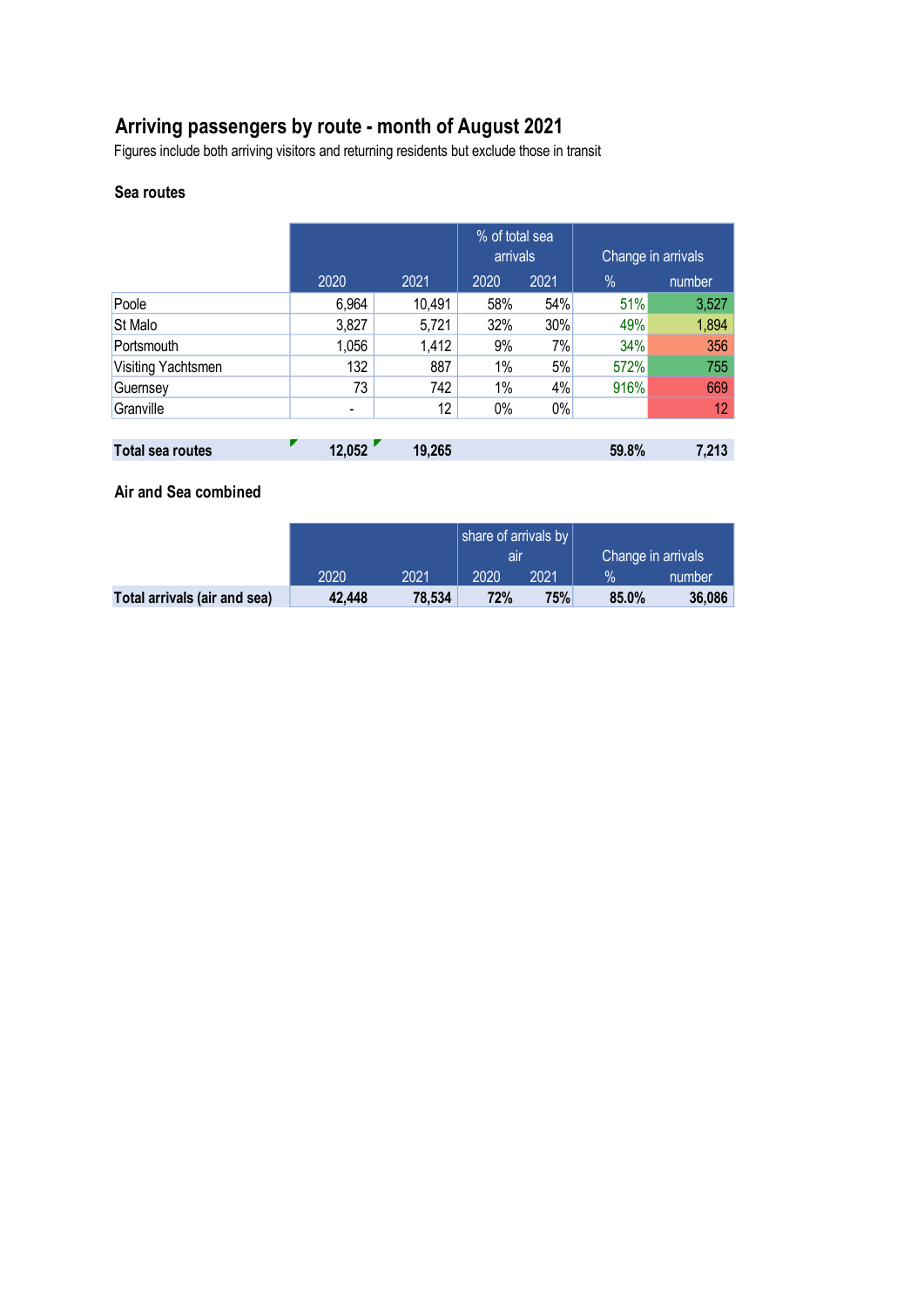# **Arriving passengers by route - Year-to-date 2021**

Figures include both arriving visitors and returning residents but exclude those in transit

### **Air routes (excluding private aircraft)**

|                              |                | % of total air<br>arrivals   |       |       | Change in arrivals |        |
|------------------------------|----------------|------------------------------|-------|-------|--------------------|--------|
|                              | 2020           | 2021                         | 2020  | 2021  | $\%$               | number |
| London Heathrow              | 13,160         | 31,935                       | 8%    | 21%   | 143%               | 18,775 |
| <b>London Gatwick</b>        | 79,972         | 29,068                       | 47%   | 19%   | $-64% -$           | 50,904 |
| Southampton                  | 16,317         | 13,496                       | 10%   | 9%    | $-17%$ -           | 2,821  |
| Manchester                   | 7,660          | 11,434                       | 4%    | 8%    | 49%                | 3,774  |
| Liverpool                    | 15,837         | 9,215                        | 9%    | 6%    | $-42%$ -           | 6,622  |
| Glasgow                      | 4,389          | 7,278                        | 3%    | 5%    | 66%                | 2,889  |
| London Luton                 | 2,401          | 7,011                        | $1\%$ | $5%$  | 192%               | 4,610  |
| <b>Bristol</b>               | 2,770          | 6,660                        | 2%    | 4%    | 140%               | 3,890  |
| Birmingham                   | 4,122          | 6,530                        | 2%    | 4%    | 58%                | 2,408  |
| <b>Belfast International</b> | 1,044          | 3,958                        | 1%    | 3%    | 279%               | 2,914  |
| Exeter                       | 3,009          | 3,446                        | 2%    | 2%    | 15%                | 437    |
| Leeds Bradford               |                | 3,163                        | $0\%$ | 2%    |                    | 3,163  |
| Newcastle                    | 1,561          | 2,813                        | 1%    | 2%    | 80%                | 1,252  |
| <b>East Midlands</b>         | 1,060          | 2,697                        | 1%    | 2%    | 154%               | 1,637  |
| Edinburgh                    | 2,450          | 2,273                        | $1\%$ | $1\%$ | $-7%$ -            | 177    |
| London Stansted              |                | 1,658                        | $0\%$ | 1%    |                    | 1,658  |
| Guernsey                     | 8,855          | 1,416                        | 5%    | 1%    | $-84%$ -           | 7,439  |
| Palma                        | 342            | 1,366                        | $0\%$ | 1%    | 299%               | 1,024  |
| Madeira                      | 2,356          | 1,221                        | 1%    | $1\%$ | $-48%$ -           | 1,135  |
| London City                  | 2,035          | 1,161                        | $1\%$ | 1%    | $-43%$ -           | 874    |
| Durham Tees Valley           |                | 1,036                        | $0\%$ | 1%    |                    | 1,036  |
| Aberdeen                     | $\blacksquare$ | 626                          | 0%    | $0\%$ |                    | 626    |
| Newquay                      |                | 486                          | $0\%$ | $0\%$ |                    | 486    |
| Humberside                   |                | 452                          | $0\%$ | $0\%$ |                    | 452    |
| Rennes                       | 66             | 382                          | $0\%$ | $0\%$ | 479%               | 316    |
| Isle of Man                  | $\overline{a}$ | 256                          | $0\%$ | $0\%$ |                    | 256    |
| Norwich                      |                | 175                          | $0\%$ | $0\%$ |                    | 175    |
| Ibiza                        | $\overline{a}$ | 153                          | $0\%$ | $0\%$ |                    | 153    |
| Dubin                        |                | 95                           | $0\%$ | 0%    |                    | 95     |
| Bastia-Poretta (Corsica)     | $\blacksquare$ | 66                           | 0%    | $0\%$ |                    | 66     |
| Doncaster Sheffield          |                | 32                           | 0%    | $0\%$ |                    | 32     |
| Cardiff                      | 815            |                              | $0\%$ | $0\%$ | $-100%$            | 815    |
| Tenerife                     | 631            |                              | $0\%$ | $0\%$ | $-100%$            | 631    |
| Geneva                       | 459            | $\qquad \qquad \blacksquare$ | $0\%$ | $0\%$ | $-100%$ –          | 459    |
| Paris                        | 148            | $\qquad \qquad \blacksquare$ | $0\%$ | 0%    | $-100%$            | 148    |
| Grenoble                     | 65             |                              | $0\%$ | $0\%$ | $-100%$            | 65     |
| Warsaw                       | 11             |                              | $0\%$ | $0\%$ | $-100%$ -          | 11     |
| <b>Total air routes</b>      | 171,535        | 151,558                      |       |       | $-11.6%$ -         | 19,977 |
|                              |                |                              |       |       |                    |        |